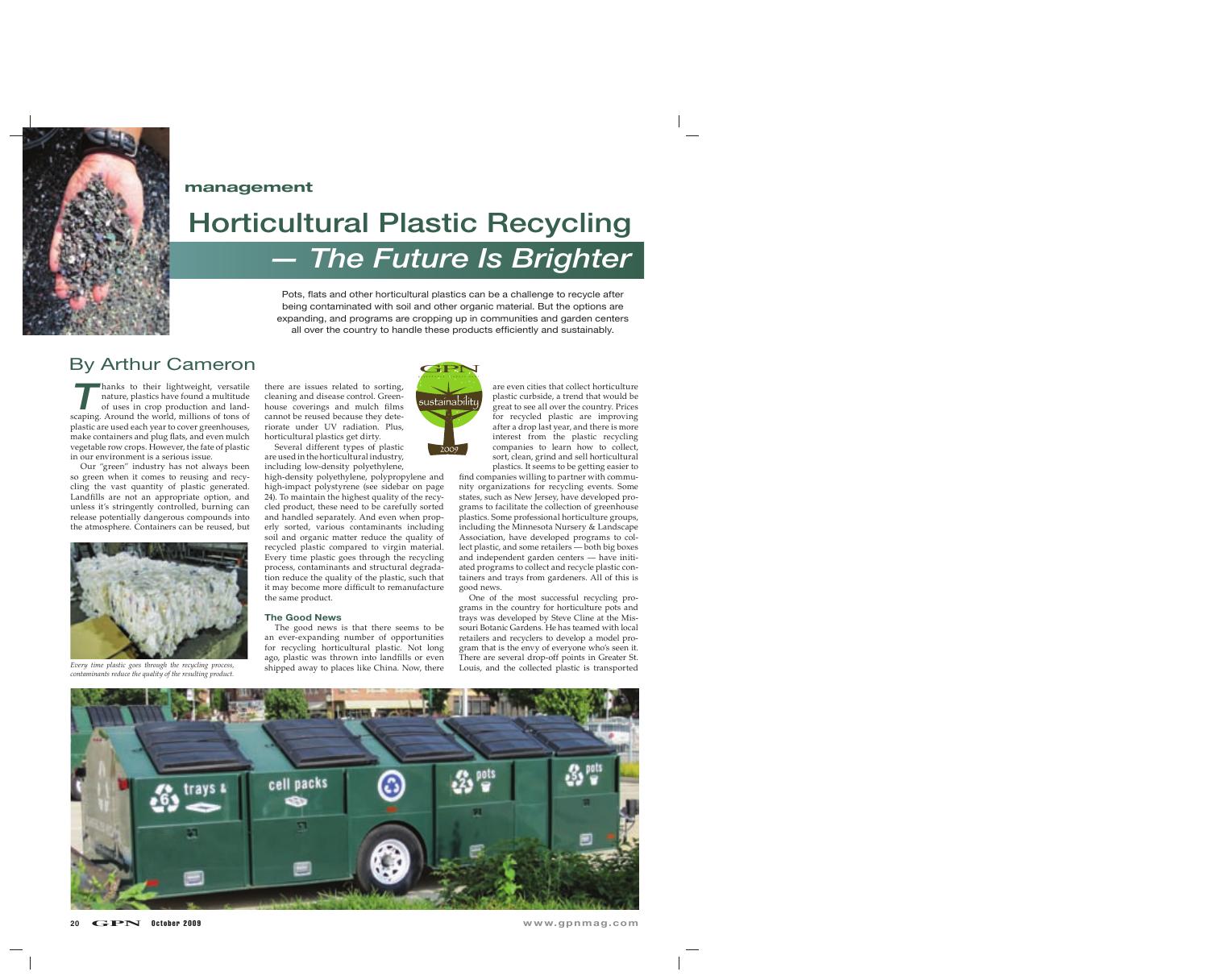### **management**



to a single location for grinding. He has been able to secure funding for collection bins specifically designed and labeled for horticultural plastic. At this time, Cline and his team are grinding all the plastic together without sorting, and it is eventually made into landscape timbers. They even have their own grinder! According to the botanic garden's website, the Plastic Pot Recycling program has saved more than 680,000 pounds (340 tons) of plastic garden pots, cell packs and trays from landfills since its inception.

#### **What You Can Do**

Until we can generate revenues and support for such facilities, the rest of us can do our best by identifying local recyclers and working out collection mechanisms. Many recycling companies require a minimum amount of plastic before pickup. This can require growers to store plastic until they have accumulated an adequate amount or that several growers band together and combine their plastic. Localized collection sites, preferably with capacity to bale and grind plastic, would be ideal. Some growers and retailers have purchased used semis for onsite storage until collection.

Volunteer-staffed recycle drives are still an important means of collecting plastic and directing it to appropriate recycling companies. These can be organized by individuals, communities, growers and retail nurseries. They generally require large amounts of coordination and volunteers, and they may require subsidization, depending on the amount of plastic collected, density of packing and distance to the recycler. At Michigan State University, we've conducted two successful recycling drives and collected more than four tons of plastic. In Emmet County, Mich., a collection drive this spring collected nearly five tons of plastic in four hours! There are many more successful examples. It is clear that the gardening public, greenhouse growers and landscapers are eager to divert more plastic from landfills  $-$  it makes economic and environmental sense. They just need to be given the opportunity!

*Arthur Cameron is a professor of plant and soil sciences at Michigan State University. He can be reached at cameron@msu.edu or (517) 355-5191, ext. 338.*



*Today, growers, garden centers, landscapers and home gardeners have more recycling/reuse options available for effi cient and sustainable plastics disposal.*



OUR LOWEST PRICE.



Proven Winners reduced the prices on branded containers and trays by 10 to 19%.

Orders received by October 30, 2009 for immediate shipment will receive April 1, 2010 terms.

For pricing and term details, visit https://shop.provenwinners.com/containerandtray or call 877-895-8138.



**Write in 783**

www.gpnmag.com **October 2009 GPN** 23